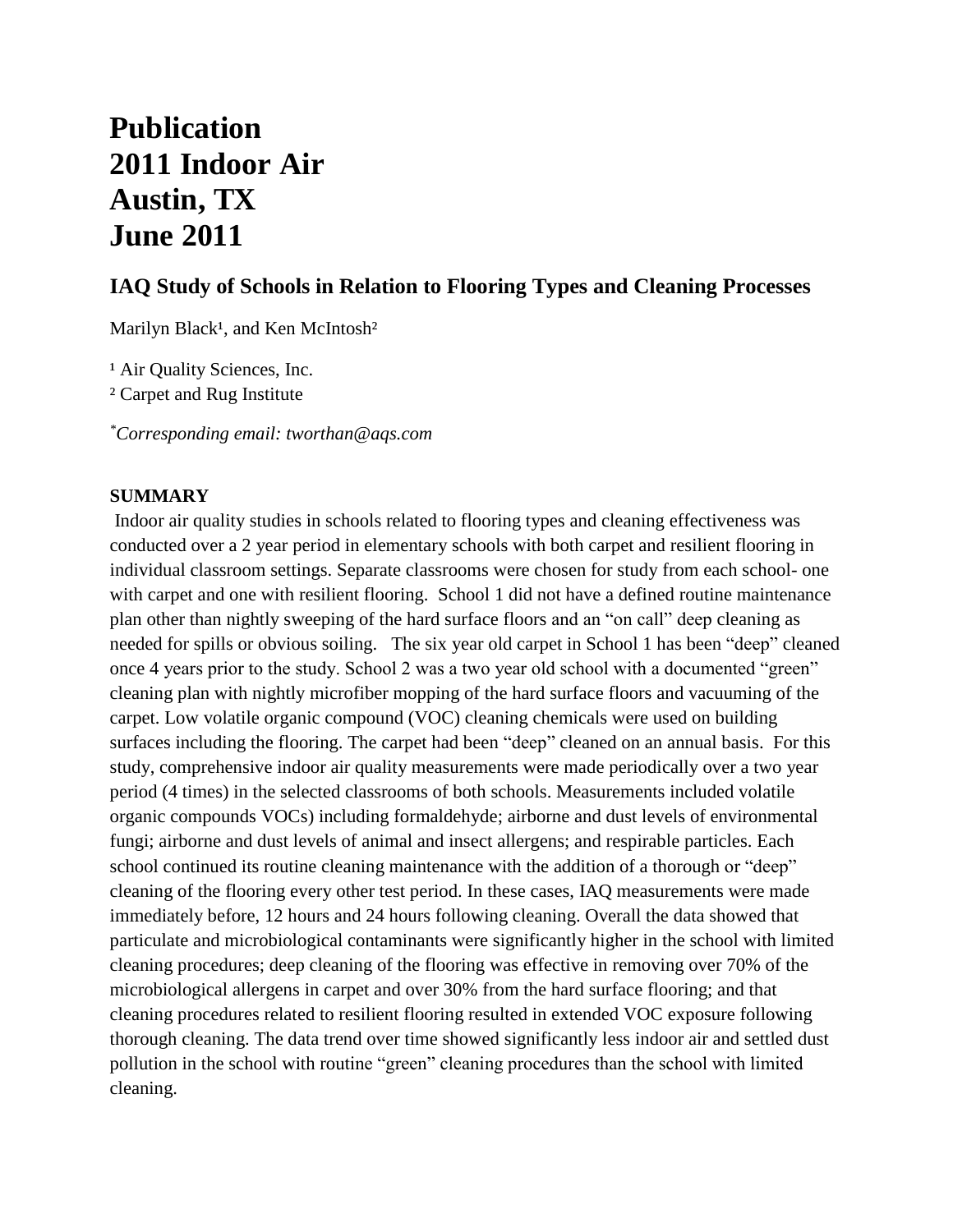#### **IMPLICATIONS**

Protecting indoor air quality in schools and the health of children is a high national priority. This study will demonstrate the impact of flooring types on IAQ and how proper cleaning and maintenance can improve indoor air quality and help protect children from exposure to harmful contaminants including VOCs, dust and allergens.

# **KEYWORDS**

VOCs, allergens, flooring, schools

## **INTRODUCTION**

According to the US Environmental Protection Agency (USEPA), 20 percent of the US population (55 million people) spends a significant amount of time each day in more than 120,000 public and private schools. As a part of its review and assessment of the health and productivity benefits of green schools, the National Research Council found "a robust body of evidence indicating that the health of children and adults can be affected by air quality in a school," and "a growing body of evidence [suggesting] that teacher productivity and student learning, as measured by absenteeism, may be affected by indoor air quality as well" (National Research Council 2006). The California Air Resources Board (CARB) reached a similar conclusion in its report to the California Legislature on the quality of indoor air in that state (CARB 2005). Poor IAQ in schools can place millions of adults and children at risk for health problems, such as coughing, eye irritation, headaches, asthma, allergies, and more chronic diseases. Among those most at risk are the more than 6 million students who have asthma. Asthma can be life-threatening if not properly managed, and is the leading cause of school absenteeism and hospitalizations in children under the age of 15. Asthma accounts for an estimated 14 million lost school days and \$16 billion in annual health care expenditures for both children and adults (AAAAI 2005).

Indoor air quality in schools is affected by a myriad of factors including ventilation, cleanliness, and sources and availability of pollutants. Pollutants that include dust particles, VOCs, mold, and biological allergens can originate from construction materials; furnishings; daily processes such as cleaning and photocopying; pets; animals; pests; and secondarily, by chronic presence of soil and moisture leading to the proliferation of dust mites and mold. This study evaluates the impact of flooring and its cleaning processes on indoor air quality and also measures the effectiveness of cleaning in achieving a long term reduction in pollutant load within a school environment.

## **METHODS**

Two elementary schools were chosen for study in Atlanta, Georgia and testing was conducted over a two year period for both schools. Periodic testing was conducted within the same week at both schools to control temporal differences. Deep cleaning was conducted every other test period using a commercial hot water extraction system for carpet and low impact system for resilient flooring. Separate classrooms with carpet and resilient flooring were chosen for study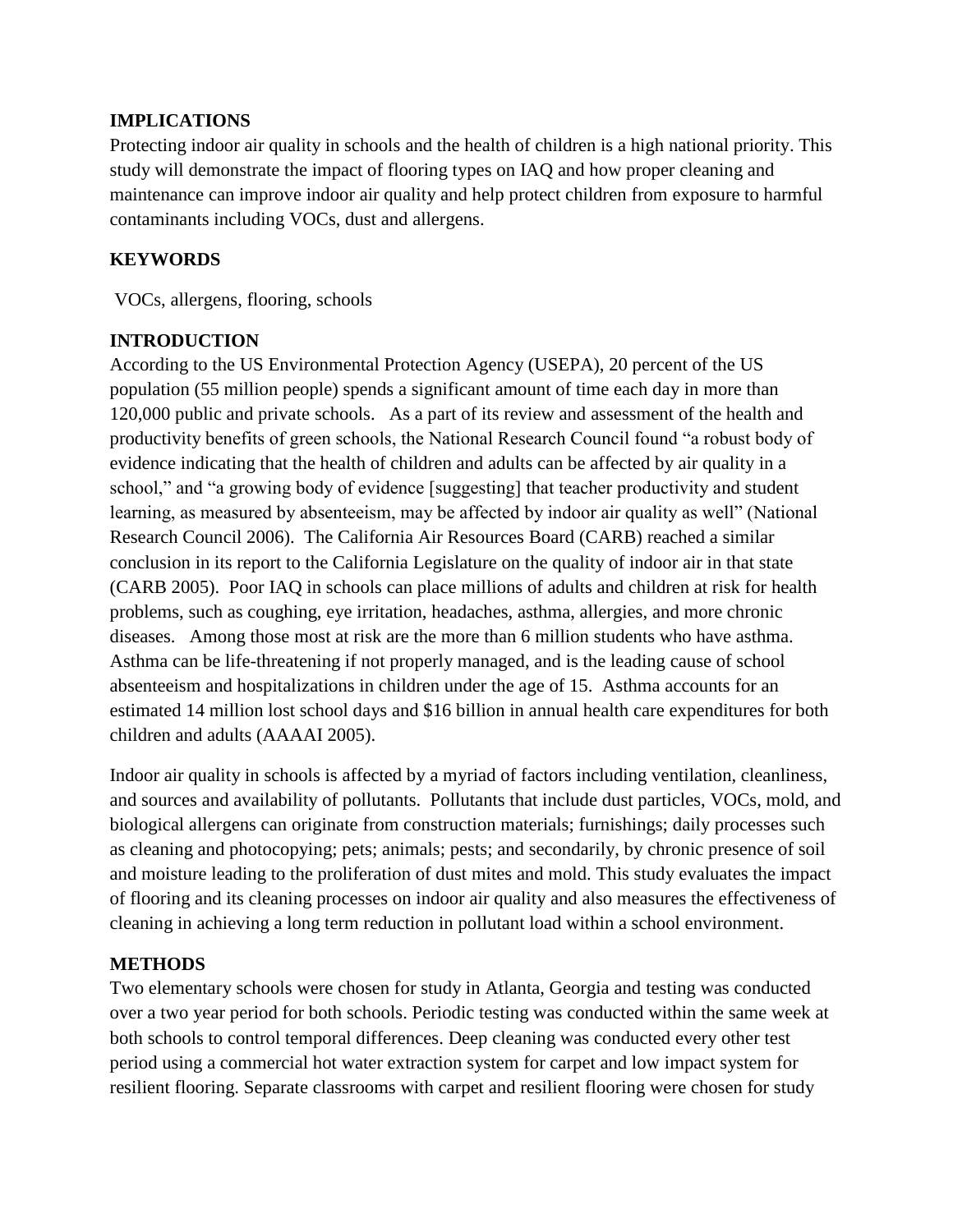serving kindergarten aged children. Control rooms, where deep cleaning was not performed, were used to collect samples so that comparisons could be made measurements obtained in the classrooms with deep cleaning.

Analytical and biological measurements were made using standard techniques applicable for indoor environment measurement studies. VOCs were measured following a mass spectrometric method according to EPA method TO-17 (1999); aldehydes were measured using a high performance liquid chromatographic method according to ASTM D 5197 (2007); culturable fungi in air were collected on a plate impactor with malt agar extract (MEA) followed by incubation and fungi enumeration to the species level; settled dust fungi were collected using vacuum collection on a filter cassette followed by direct or dilution plating on MEA with incubation and fungi enumeration to the species level; and allergens were quantified with micro titer plate based enzyme immunoassay technique (ELISA) using allergen specified monoclonal antibodies to detect bound allergens. All microbiological methods followed the guidance of AIHA's Field Guide for the Determination of Biological Contaminants in Environmental Samples,  $2<sup>nd</sup>$  edition (2005). Airborne particles less than 10 um in diameter were measured using real time light scattering aerosol monitors.

#### **RESULTS**

#### **VOCs**

Numerous low levels of VOCs were found in the school environments. A summary of the average TVOC values and formaldehyde levels in ug/m<sup>3</sup> as measured across the 2 year testing period are presented in Table 1. Airborne chemical levels were similar among both schools and within each type of floored classroom. Measured indoor TVOC was 8-25 times higher than the outdoor level and formaldehyde ranged from 2-4 times higher. Floor cleaning processes increased airborne levels of VOCs as demonstrated in Figure 1. For carpet, TVOC levels increased during the actual cleaning process but rapidly decreased to preclean ranges within 12 hours of the cleaning process. Primary VOCs associated with carpet cleaning included limonene, 2- butoxyethanol, and tetrachloroethylene. There was a small residual level of 2 -butoxyethanol 12 hours after cleaning, but it dissipated within 24 hours. For resilient flooring, VOC levels increased during cleaning and remained elevated 12 hours after cleaning as demonstrated in Figure 1 with TVOC and the primary VOC, diethylene glycol monoethyl ether (DEGME). These chemicals were still measured in significant levels within 24 hours after cleaning. Additional primary VOCs associated with the resilient floor cleaning included numerous glycols including 2 butoxyethanol and 2-methoxypropoxyethanol.

| Average TVOC & Formaldehyde Levels |                              |                                      |  |
|------------------------------------|------------------------------|--------------------------------------|--|
|                                    | TVOC, $\mu$ g/m <sup>3</sup> | Formaldehyde, $\mu$ g/m <sup>3</sup> |  |
| Carpet – School 1                  | 44                           |                                      |  |
| Carpet – School 2                  |                              |                                      |  |

Table 1.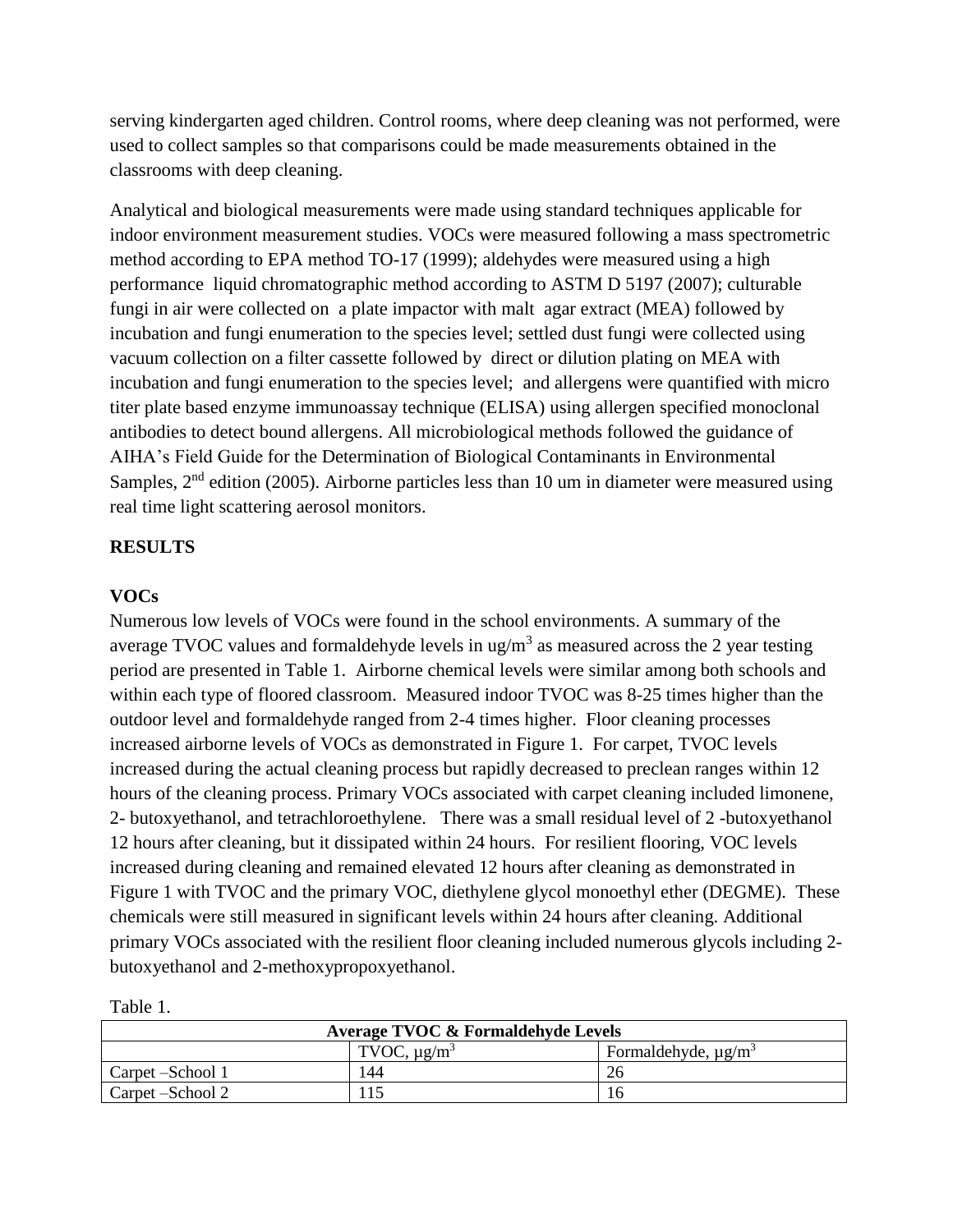| $\cdots$<br>Ð<br>$\sim$ $\sim$<br>.<br>л<br>. .<br>$-$ | $\sim$ $\sim$<br>0 C C | ັ້<br>$\sim$        |
|--------------------------------------------------------|------------------------|---------------------|
| $\cdots$<br>$\sim$ $\sim$<br>                          | 107<br>10              | $\sim$<br>ے ب<br>__ |



#### **Allergens**

There were no measurable levels of airborne allergens in the carpet classrooms except for one measurement of cat allergen during one sampling period. In contrast, airborne cat allergen was found during all 4 sampling periods in the resilient classroom of School 1 with an average value of 0.8 ng/ $m<sup>3</sup>$ . There were no measured airborne levels of mite, cockroach, rate or mouse allergens in any locations. Cleaning of the resilient flooring resulted in an average 42% reduction in airborne cat allergen levels, as measured 12 hours following cleaning.

There were additional measurements of allergens in the settled dust, as extracted from the flooring materials. In particular, numerous dust allergens found in School 1 where dust mite, cat, dog and cockroach allergens were measured during the first sampling period. Primary allergens in the carpet dust included dust mite and dog allergens whereas the resilient flooring dust primarily contained cockroach, mouse, and cat allergens. School 2 presented measured levels of cat and dog allergen but at significantly lower levels. Carpet cleaning processes resulted in an average 72% reduction in dust allergen levels. Resilient flooring dust in School 1 with measurable levels of cat, dog, mouse and cockroach allergens, and floor showed an average 32% reduction following cleaning.

## **Mold (Fungi**)

Airborne fungi levels were unremarkable in relation to outdoor measurements, dominated by *Cladosporium* and non sporulating fungi. Levels were higher in School 1 ranging from 100-3270 CFU/m<sup>3</sup> for the carpet floor classroom and 20-190 CFU/m<sup>3</sup> for the resilient floor classroom. School 2 had lower measured levels that were similar in both the carpet and resilient classrooms with levels ranging from 20-60 CFU/m3. Airborne levels in School 1 showed an average 76% decrease in airborne fungi levels following cleaning.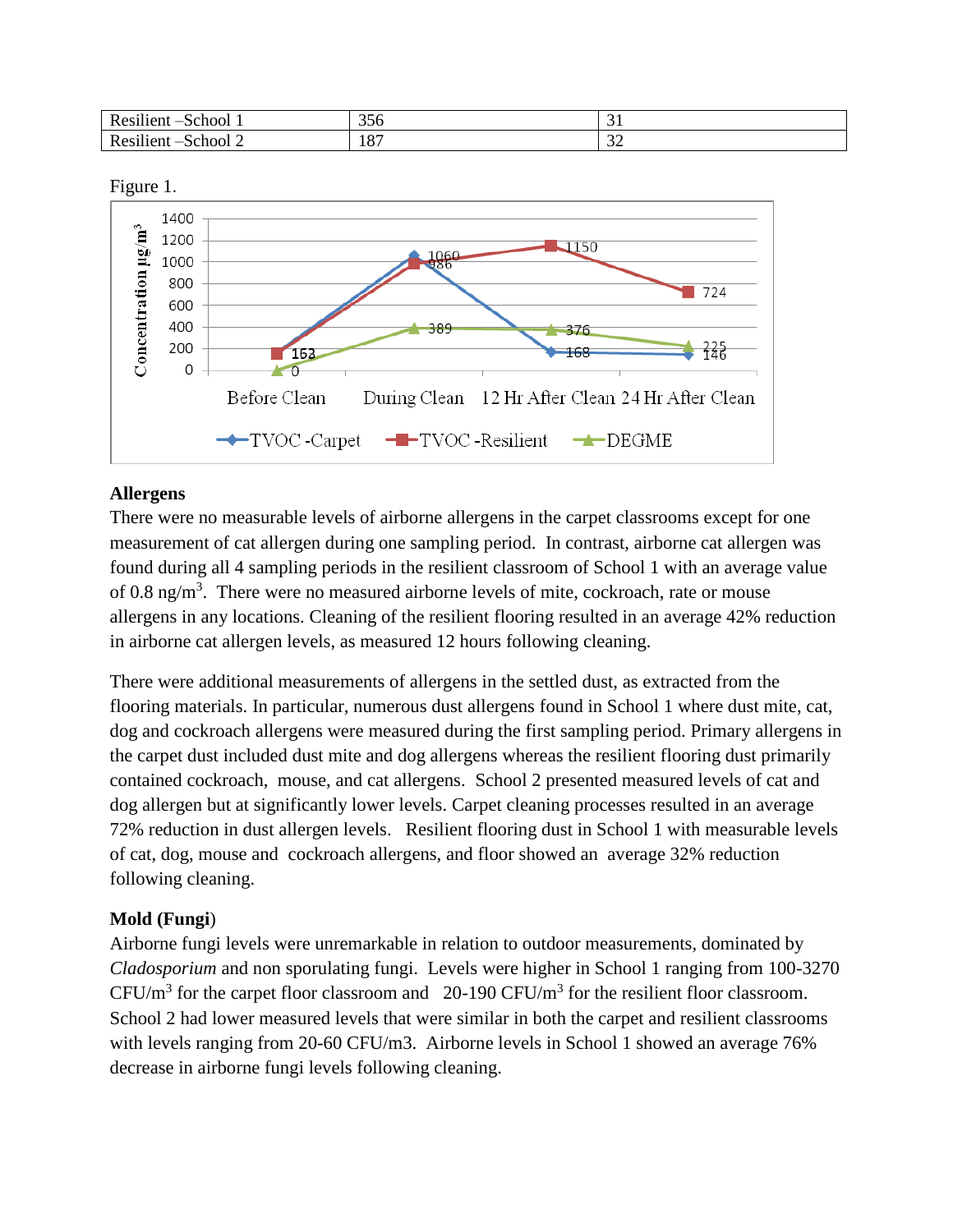Fungi in extractable floor dust from School 1 are compared in Figure 2 between the different classrooms. Overall levels were similar with dominance of *Cladosporium* with a greater presence of *Aureobasidium* and *Rhodotorula* in the resilient floor dust. There was also an indication of *Penicillium* amplification in the resilient dust. Deep cleaning resulted in a 69% and 84% reduction in dust fungi for the resilient and carpet flooring, respectively.





# **Respirable Particles (less than 10 m<sup>3</sup> )**

Figure 3 demonstrates the respirable particle levels across the 4 sampling periods for each of the classroom environments. In all cases, data indicate higher particle levels among the resilient surfaced rooms in comparison to carpet. There is also a trend downward in particle levels overall with time.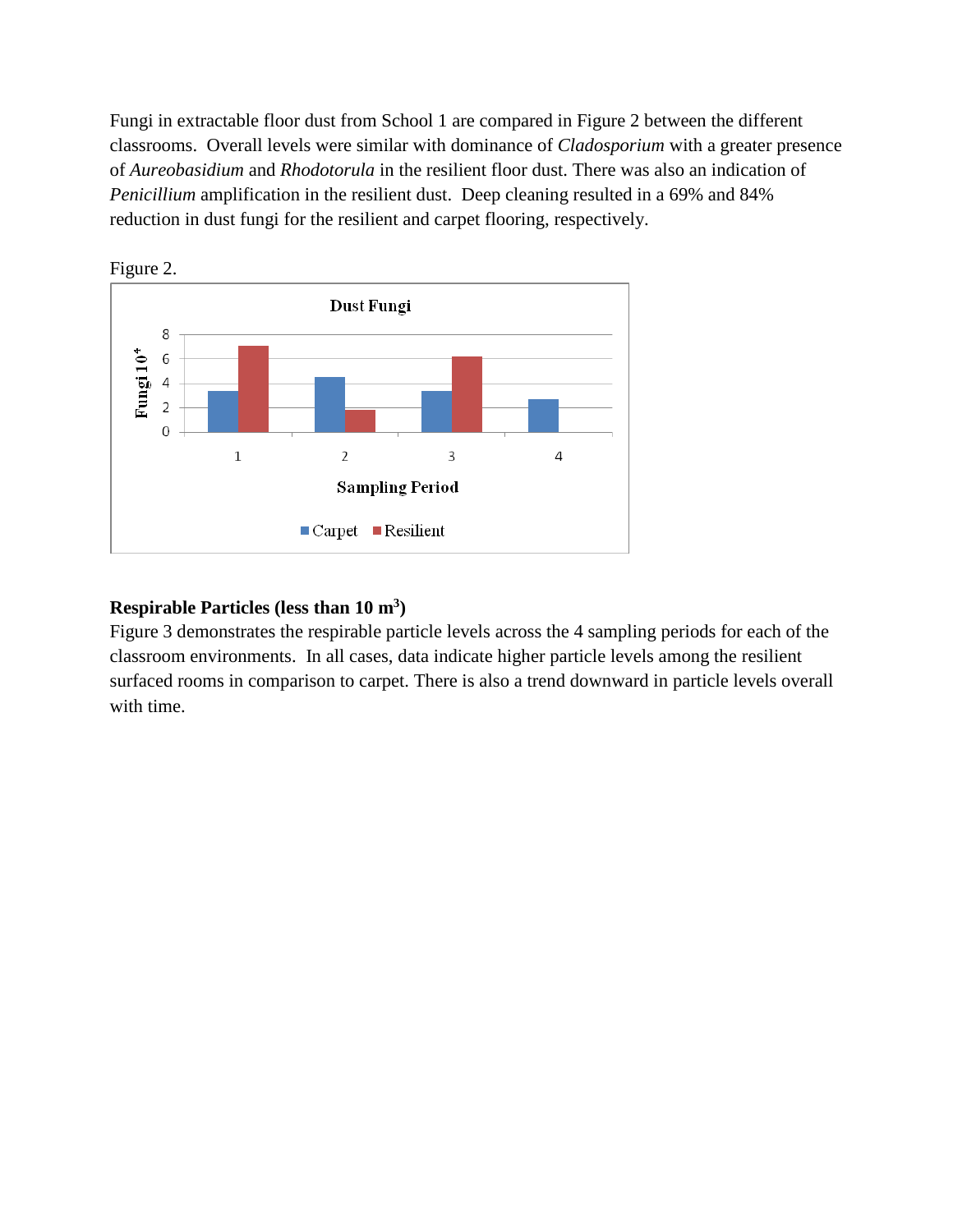

#### **DISCUSSION**

Research has shown a clear link between indoor air quality in schools and educational performance, productivity, sense of well – being and occupant health. As a result, successful management of a school environment is a critical requirement and ultimate investment. This management covers the life cycle of a school from its design and construction to everyday operation and maintenance. Indoor air quality is affected by numerous factors, but one of the key management tools is the use and selection of low emitting products, and obtaining assurance that these products will contribute to overall good indoor environmental quality.

This study serves to present environmental pollutant data from schools in relation to the use of two commonly used flooring materials, carpet and resilient flooring. The data explores the impact of these materials on classroom IAQ, and also addresses an evaluation of their maintenance processes on IAQ. The information provided can assist designers and facility managers in appropriately choosing or specifying materials for use. It also provides data demonstrating the importance of maintenance procedures in keeping flooring free of unnecessary contaminants, while assuring that the maintenance procedures themselves do not contribute to indoor pollution.

#### **CONCLUSIONS**

Overall data showed that routine cleaning is important in controlling indoor pollutants associated with flooring. Particulate and microbiological contaminants were significantly higher in the school with limited cleaning procedures, regardless of the flooring type. Deep cleaning of the flooring was effective in removing over 70 % of the microbiological allergens in carpet and over 30% from the resilient flooring. Data also showed that VOCs associated with the cleaning